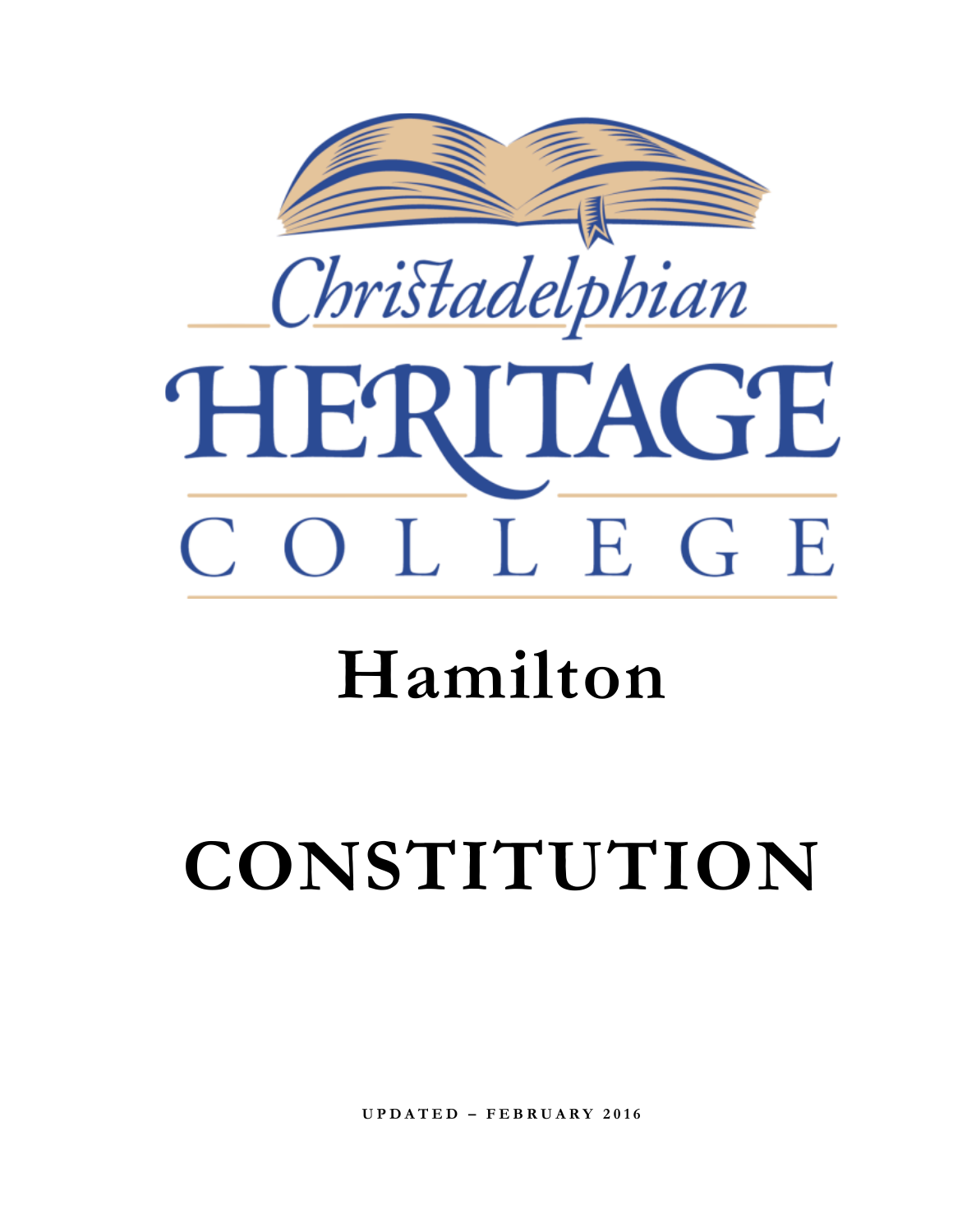# **1. DEFINITIONS**

- 1.1. "Committee Member' or 'Committee Members' means a brother or sister from Participating Ecclesias elected to serve on the School Service Committee.
- 1.2. 'Service Committee' and 'School Service Committee' are one in the same.
- 1.3. 'Participating Ecclesia' means any ecclesia operating under the Birmingham Amended Statement of Faith with a vested interest in the school (i.e. Sunday School students enrolled.)
- 1.4. 'Overseeing Ecclesia' is the Book Rd Christadelphian ecclesia represented by their Arranging Board.

#### **2. OBJECTS AND PURPOSES**

- 2.1. To establish and maintain a Christadelphian religion school of instruction for children and youths.
- 2.2. All activities of the school shall be carried on without purpose of financial gain for its officers. Any profits or other gain shall be used in promoting the school's objectives.
- 2.3. The school shall seek to:
	- 2.3.1. Maintain a safe and happy environment that will encourage Godly values and morality and support the work of parents in developing a love of God in their children; an environment where students feel loved, valued and respected and where individual needs are addressed; where there is respect for authority and discipline and where the students reflect acceptable standards of behaviour and dress.
	- 2.3.2. Provide quality education within a Biblical context.
	- 2.3.3. Prepare its students for the challenges of this modern age by developing in them the basic skills necessary to earn a living and for a life in Christ.
	- 2.3.4. Operate in a manner to make attendance accessible to as many Christadelphian Sunday School students as possible.

# **3. OVERSIGHT**

- 3.1. CHC is accountable to the Book Road Christadelphian Ecclesia, hereinafter referred to as the "Overseeing Ecclesia".
- 3.2. The directors of the school, for insurance purposes, will be the serving brethren on the CHC Service Committee.
- 3.3. If the school were ever to be dissolved all assets would be donated to an Amended Christadelphian charity decided upon by the Service Committee and the Overseeing Ecclesia.

#### **4. SCHOOL SERVICE COMMITTEE**

- 4.1. The CHC Service Committee exclusively manages the affairs and assets of the School in accordance with the objectives of the school.
- 4.2. Each year an election will be held to determine members of the service committee. There shall be a minimum of 6 committee members and a maximum of 8. The election will consist of a nomination period and election as outlined below. Members of the committee who choose to stand for re-election will not require nomination. Ballots will only be distributed to baptized parents/guardians of CHC students.
	- 4.2.1. During the first week of February, nomination forms will distributed. Nominations will be accepted from parents of children in attendance at CHC and are due by the end of February.
	- 4.2.2. Each nominee is required to be a brother or sister in Christ and must receive three nominations; which nominations will be returned to the CHC committee and then delivered to the Overseeing Ecclesia's Arranging brethren for their approval. The nominees must be commended to CHC by the arranging brethren of their respective ecclesias. When making recommendations, particular regard shall be paid to the special interests of the School including its objects and purpose and the brother and sister's capacity to meet those interests, objects and purposes.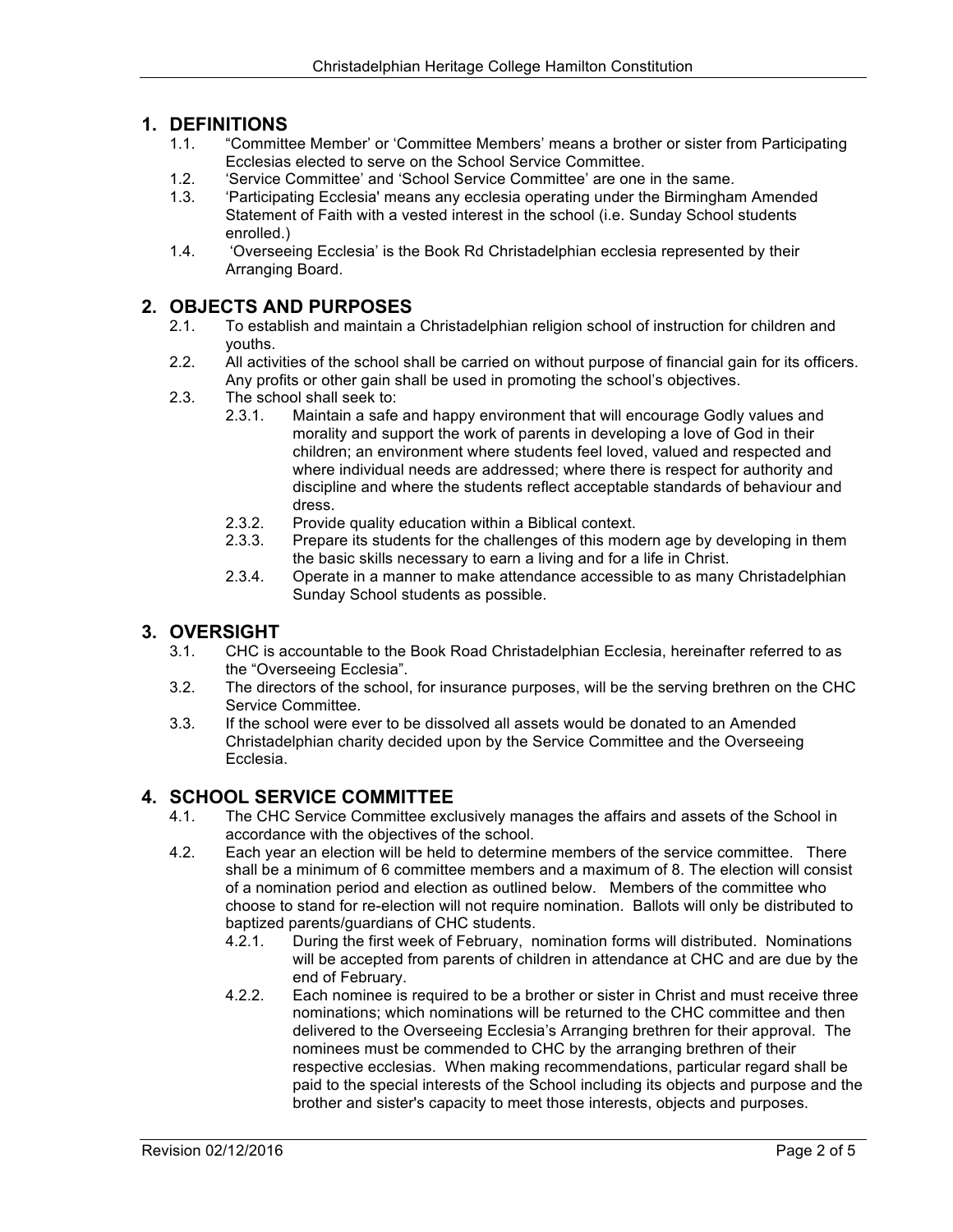- 4.2.3. The list of approved nominees will be submitted to the parents of CHC students during the first week of April. Two weeks shall be given for ballots to be returned.
- 4.2.4. For nominees to hold office they must be chosen by ballot on at least 50% of the ballots cast.
- 4.2.5. Newly elected committee members will begin their term in August of the year they are elected but are required to start attending the monthly CHC service committee meetings immediately after election. Service committee members who are not reelected will continue until the end of their term in July.
- 4.3. The Service Committee will have the power to appoint officers and employees of the School, and may delegate any of its powers to such officers and employees.
- 4.4. The Service Committee offices shall include a Chairman and Treasurer. Committee members will elect the office holders from among the brethren on the Service Committee and determine the periods for which they are respectively to hold office.
- 4.5. The Service Committee will strive to include proportionate representatives of all Participating Ecclesias on the Service Committee where possible.
- 4.6. The School Service Committee shall call an Annual General Meeting.

# **5. REMOVAL OF SCHOOL SERVICE COMMITTEE MEMBERS**

- 5.1. The office of a Service Committee Member shall be removed:
	- 5.1.1. If he/she is prohibited from being a Committee Member or is removed by a majority decision of the Committee or does not meet the requirements of his duty.
	- 5.1.2. If he/she becomes of unsound mind
	- 5.1.3. If he/she is no longer a member of a Participating Ecclesia
	- 5.1.4. If he/she is absent from Service Committee meetings for three consecutive meetings without special leave of absence
	- 5.1.5. If by notice in writing to the Service Committee he/she resigns their office

# **6. PROCEEDINGS OF SCHOOL SERVICE COMMITTEE**

- 6.1. Service Committee Members shall meet together at least quarterly.
- 6.2. Two Committee Members may, at any time, call a meeting of the Service Committee.
- 6.3. Questions arising at any meeting shall be decided by a majority of votes. Each Committee Member present shall have one vote.
- 6.4. Subcommittees
	- 6.4.1. The service committee may delegate any of its powers to a sub-committee consisting of brethren or sisters as they think fit.
	- 6.4.2. Any sub-committee formed shall conform to any regulations that may be imposed upon it by the Service Committee. The meetings and proceedings of the subcommittee shall be governed as the meetings and proceedings of the Service Committee.
	- 6.4.3. Resolutions in writing signed by all Committee Members or subcommittee representatives are valid as if they had been passed at a meeting of the Service Committee or a subcommittee.
	- 6.4.4. Minutes of all meetings shall be sufficient evidence of the meeting

# **7. FINANCE**

- 7.1. The Treasurer of the Service Committee will have signing authority for the finances. Two additional Committee Members may be appointed to have signing authority also.
- 7.2. The Service Committee will appoint an Auditor to audit the accounts of the School. The auditor will not be a Committee Member, officer OR involved in the management of the affairs of the school.
- 7.3. A financial statement and auditors report will be made available at the Annual General Meeting, to the Overseeing Ecclesia and to the Participating Ecclesia's Arranging Boards.

# **8. CHANGING THE RULES**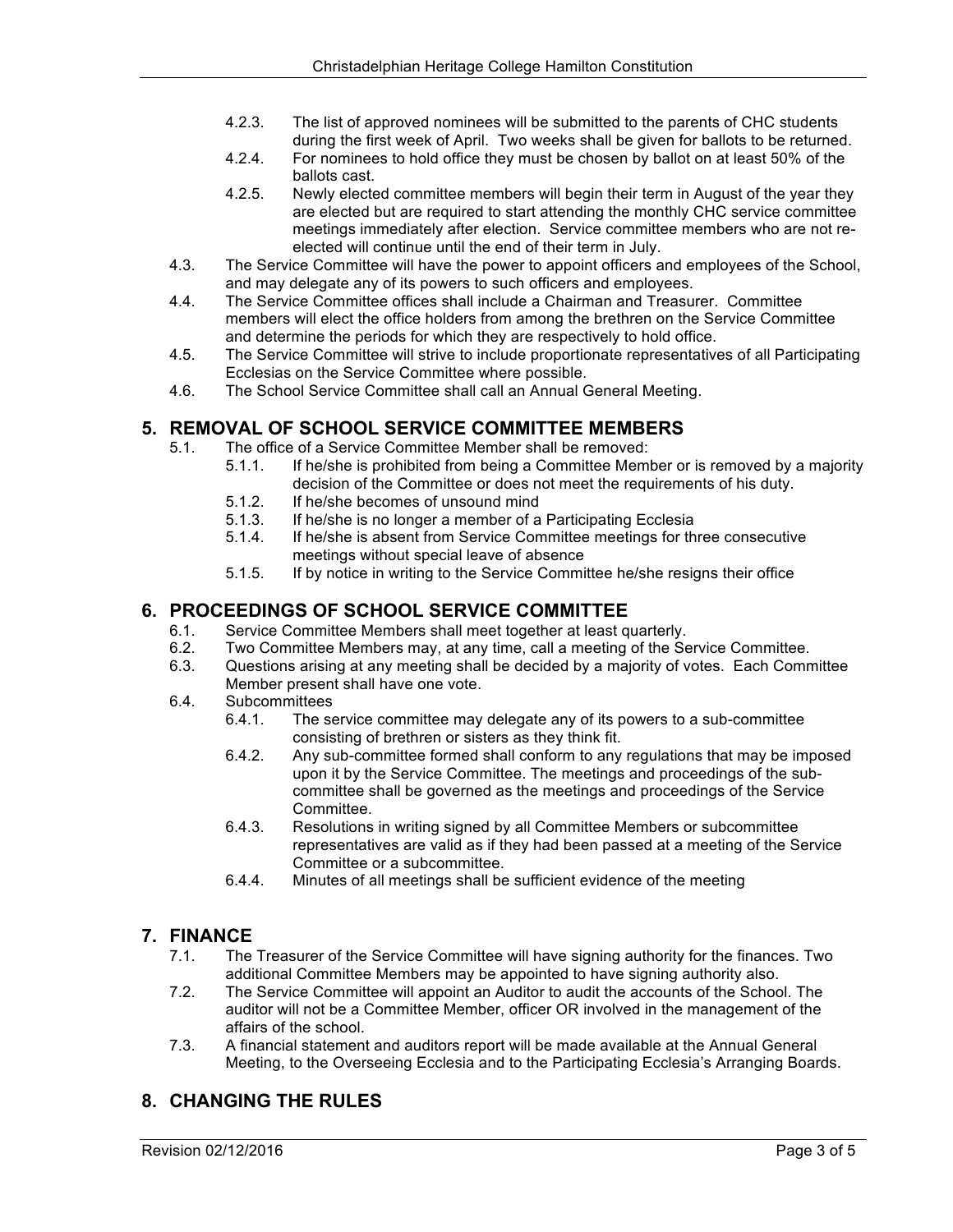8.1. These rules can only be changed by a majority vote of 2/3 of the Service Committee and then the approval of the Overseeing Ecclesia Arranging Board.

# **9. GENERAL MEETINGS**

- 9.1. General Meetings are intended to provide CHC parents and other interested parties with information and input regarding the operations of CHC. All CHC parents and other interested parties (i.e. grandparents, staff, and participating ecclesial arranging boards) are invited to attend regular General Meetings.
- 9.2. Scheduling of meetings
	- 9.2.1. There will be one scheduled General Meeting during each school year. This meeting will take place, God willing, in May.
	- 9.2.2. Special General Meetings may be called as follows:
		- 9.2.2.1. The Service Committee may call a Special General Meeting at any time by a majority vote.
			- 9.2.2.2. The Overseeing Ecclesia may request a Special General Meeting. Requests must be in writing, signed by the recording brother stating the purpose of the meeting and given to the Service Committee Chair.
			- 9.2.2.3. Parents may request a Special General Meeting. Requests must be in writing, signed by five parents stating the purpose of the meeting and given to the Service Committee Chair.
	- 9.2.3. Upon receipt of a request from either the Overseeing Ecclesia or the stipulated number of parents, the Service Committee will convene a Special General Meeting for the purpose specified in the request.
- 9.3. Attendance at Special General Meetings will be limited to the Service Committee, the Arranging Board of the Overseeing Ecclesia, CHC parents, and staff.
- 9.4. Participating Ecclesias, staff and parents will be notified in writing of meetings a minimum of one week before they take place, two weeks if the matter is not time sensitive.
- 9.5. The meetings will be chaired by a brother appointed by the Service Committee.
- 9.6. Standard meeting agendas will follow the format below:
	- 9.6.1. Opening hymn and prayer
	- 9.6.2. Scripture reading
	- 9.6.3. Approval of the minutes of the previous General Meeting
	- 9.6.4. Review of the actions of the CHC Service Committee, as recorded in the minutes of the meetings held since the previous General Meeting.
	- 9.6.5. Standard reports
		- 9.6.5.1. Financial (review and approve budget & expenditures)
		- 9.6.5.2. Principal's report
		- 9.6.5.3. Subcommittee reports, if applicable
	- 9.6.6. New business
		- 9.6.6.1. Items of new business must be sent to the Service Committee Chair one week before the General Meeting. The Committee Chair will be responsible for compiling and distributing the agenda to participating ecclesias, staff and parents by the Monday before the General Meeting.
		- 9.6.6.2. If an item of new business not on the agenda is raised at the meeting, it will only be voted on with the unanimous consent of eligible voters at the meeting, abstentions excluded.
	- 9.6.7. Concluding hymn and prayer
- 9.7. Proceedings:
	- 9.7.1. Voting will be done by baptized parents and Service Committee members.
	- 9.7.2. A quorum will consist of 30% of parents and Service Committee members.
	- 9.7.3. If a quorum is not met within thirty minutes after the appointed time, the meeting is dismissed and will be reconvened at the convenience of the Service Committee.
	- 9.7.4. As a general rule, majority vote will consist of 50%+1 of voters present. A higher threshold may apply in extenuating circumstances (for example the proposed purchase of a building) as determined by the Service Committee.